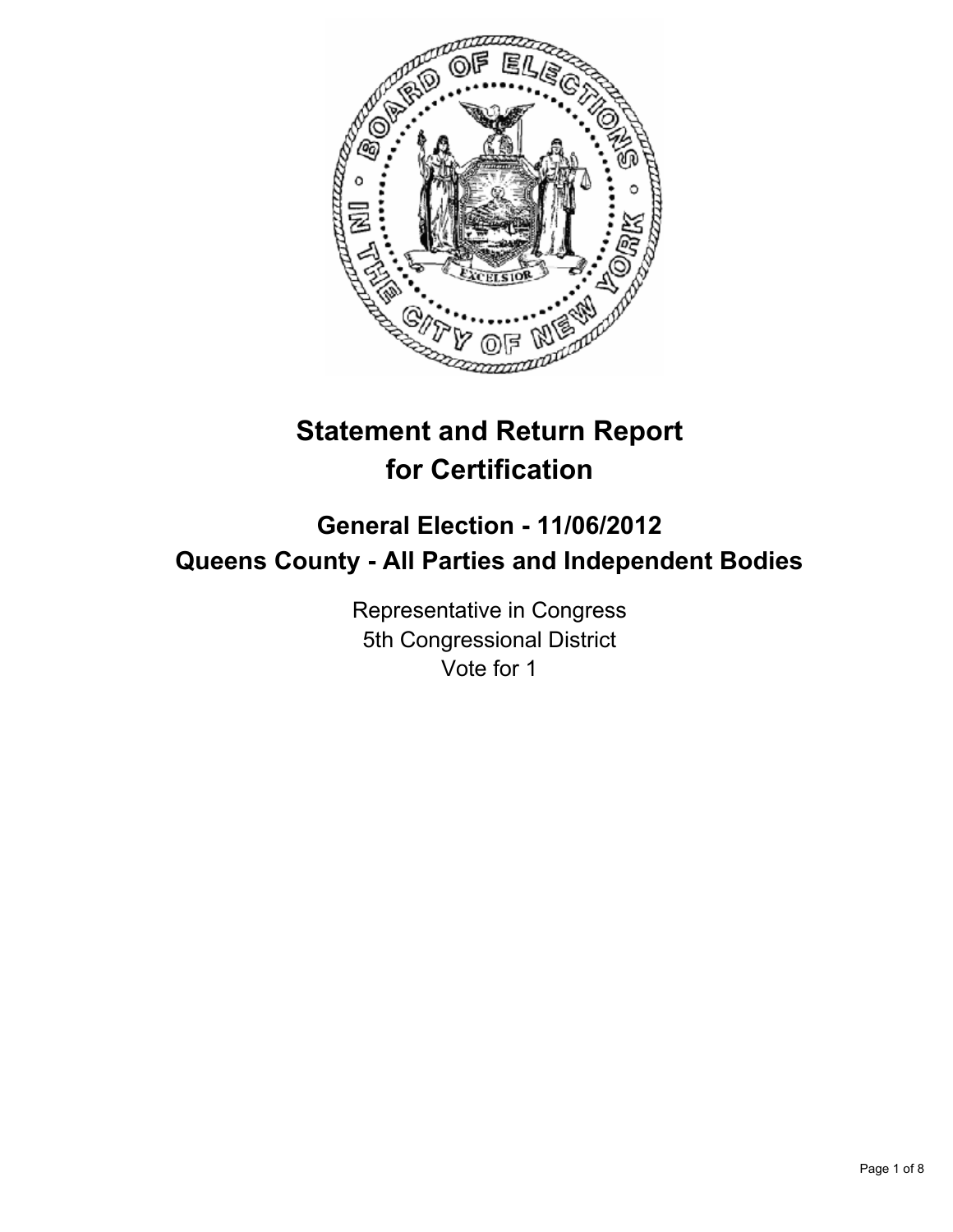

| <b>PUBLIC COUNTER</b>                                    | 9,839        |
|----------------------------------------------------------|--------------|
| <b>EMERGENCY</b>                                         | 0            |
| ABSENTEE/MILITARY                                        | 961          |
| <b>FFDFRAI</b>                                           | 369          |
| <b>SPECIAL PRESIDENTIAL</b>                              | 0            |
| <b>AFFIDAVIT</b>                                         | 7,029        |
| <b>Total Ballots</b>                                     | 18,198       |
| Less - Inapplicable Federal/Special Presidential Ballots | 0            |
| <b>Total Applicable Ballots</b>                          | 18,198       |
| <b>GREGORY W. MEEKS (DEMOCRATIC)</b>                     | 6,943        |
| ALLAN W. JENNINGS JR. (REPUBLICAN)                       | 3,566        |
| CATHERINE WARK (LIBERTARIAN)                             | 184          |
| ANTHONY WEINER (WRITE-IN)                                | 1            |
| <b>BOB TURNER (WRITE-IN)</b>                             | 10           |
| <b>BRENDAN SEXTON (WRITE-IN)</b>                         | $\mathbf{1}$ |
| DAWN TSUSHIMA (WRITE-IN)                                 | $\mathbf{1}$ |
| EDWARD O'HARE (WRITE-IN)                                 | 3            |
| ERIC ULRICH (WRITE-IN)                                   | 1            |
| HELEN DIGIULIO (WRITE-IN)                                | $\mathbf{1}$ |
| JONATHAN MIRZOFF (WRITE-IN)                              | $\mathbf{1}$ |
| LEW SIMON (WRITE-IN)                                     | 1            |
| RISA ALTUSKY (WRITE-IN)                                  | 1            |
| <b>ROBERT TURNER (WRITE-IN)</b>                          | 1            |
| UNATTRIBUTABLE WRITE-IN (WRITE-IN)                       | 6            |
| WIL BAKER (WRITE-IN)                                     | $\mathbf{1}$ |
| <b>Total Votes</b>                                       | 10,722       |
| Unrecorded                                               | 7,476        |
| <b>Assembly District 24</b>                              |              |

| 0<br>335<br>94 |
|----------------|
|                |
|                |
|                |
| 0              |
| 1,560          |
| 14,530         |
| 0              |
| 14,530         |
| 10,019         |
| 2,036          |
| 151            |
| 2              |
| 1              |
| $\overline{2}$ |
| 12,211         |
| 2,319          |
|                |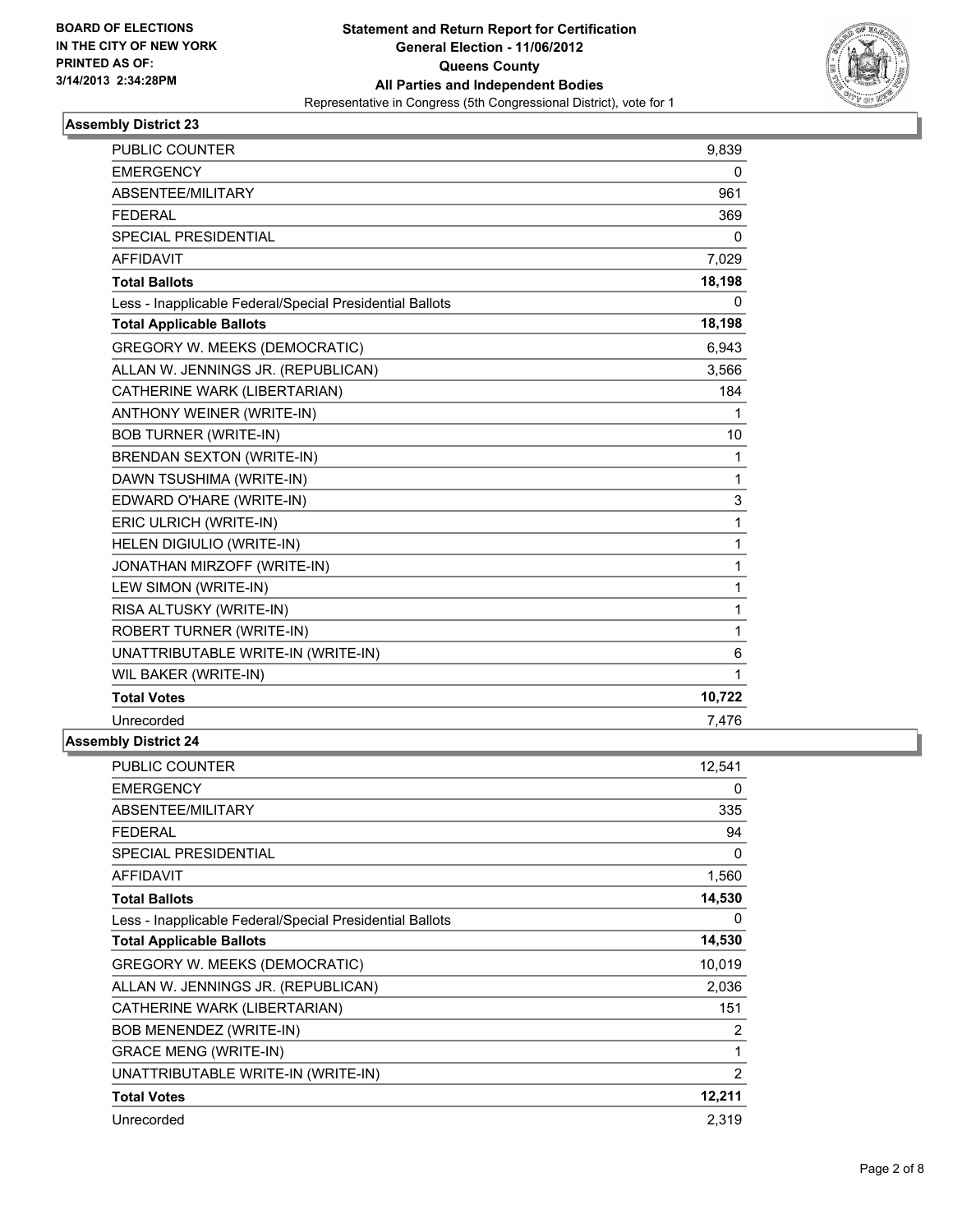

| PUBLIC COUNTER                                           | 422 |
|----------------------------------------------------------|-----|
| <b>EMERGENCY</b>                                         | 0   |
| <b>ABSENTEE/MILITARY</b>                                 | 4   |
| FEDERAL                                                  | 3   |
| <b>SPECIAL PRESIDENTIAL</b>                              | 0   |
| <b>AFFIDAVIT</b>                                         | 62  |
| <b>Total Ballots</b>                                     | 491 |
| Less - Inapplicable Federal/Special Presidential Ballots | 0   |
| <b>Total Applicable Ballots</b>                          | 491 |
| <b>GREGORY W. MEEKS (DEMOCRATIC)</b>                     | 364 |
| ALLAN W. JENNINGS JR. (REPUBLICAN)                       | 39  |
| CATHERINE WARK (LIBERTARIAN)                             | 5   |
| UNATTRIBUTABLE WRITE-IN (WRITE-IN)                       | 1   |
| <b>Total Votes</b>                                       | 409 |
| Unrecorded                                               | 82  |

| <b>PUBLIC COUNTER</b>                                    | 1,148 |
|----------------------------------------------------------|-------|
| <b>EMERGENCY</b>                                         | 0     |
| ABSENTEE/MILITARY                                        | 32    |
| FEDERAL                                                  | 5     |
| SPECIAL PRESIDENTIAL                                     | 0     |
| <b>AFFIDAVIT</b>                                         | 91    |
| <b>Total Ballots</b>                                     | 1,276 |
| Less - Inapplicable Federal/Special Presidential Ballots | 0     |
| <b>Total Applicable Ballots</b>                          | 1,276 |
| GREGORY W. MEEKS (DEMOCRATIC)                            | 753   |
| ALLAN W. JENNINGS JR. (REPUBLICAN)                       | 270   |
| CATHERINE WARK (LIBERTARIAN)                             | 24    |
| UNATTRIBUTABLE WRITE-IN (WRITE-IN)                       | 1     |
| <b>Total Votes</b>                                       | 1,048 |
| Unrecorded                                               | 228   |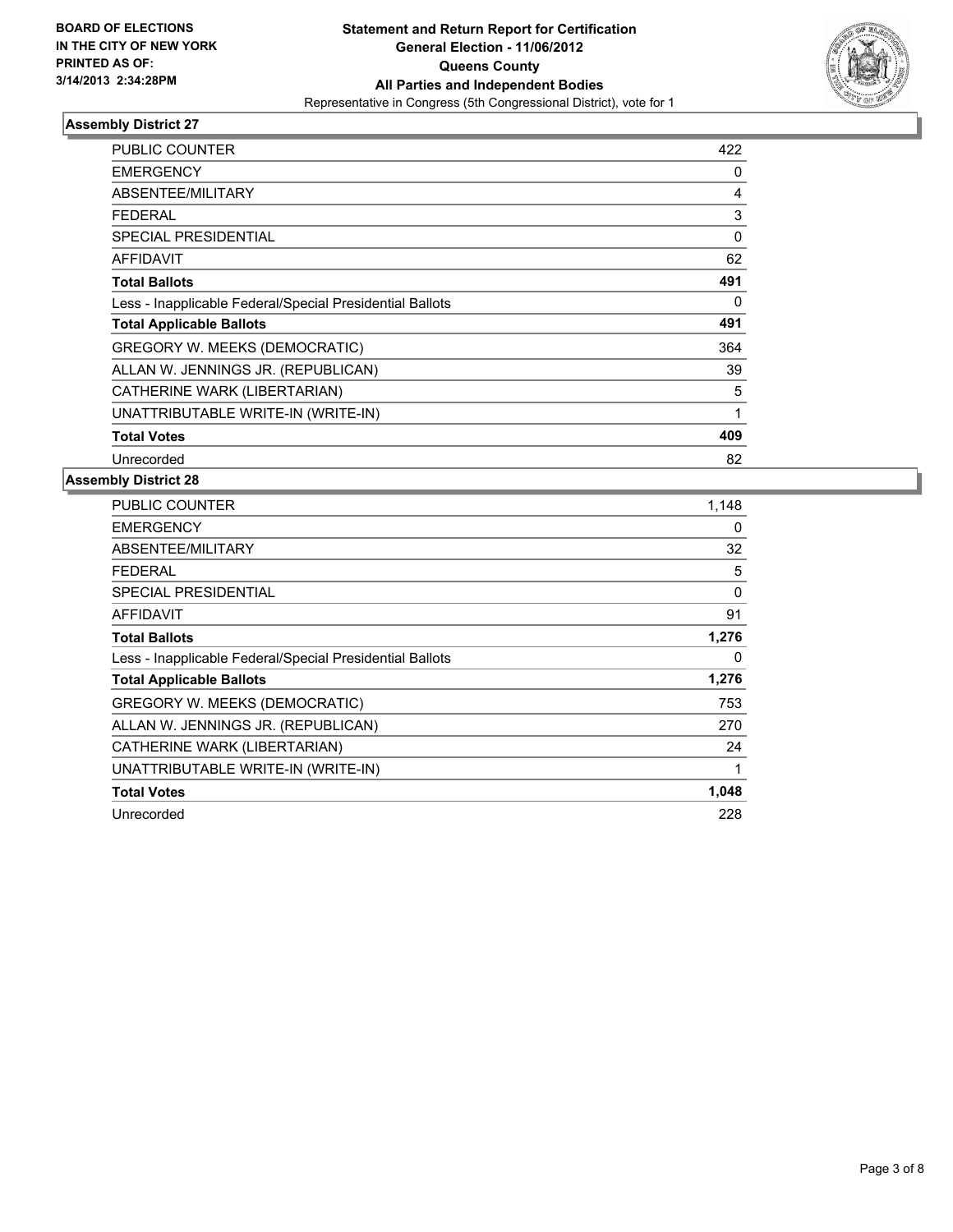

| PUBLIC COUNTER                                           | 37,036       |
|----------------------------------------------------------|--------------|
| <b>EMERGENCY</b>                                         | 33           |
| ABSENTEE/MILITARY                                        | 1,194        |
| <b>FEDERAL</b>                                           | 133          |
| <b>SPECIAL PRESIDENTIAL</b>                              | $\mathbf{0}$ |
| <b>AFFIDAVIT</b>                                         | 4,594        |
| <b>Total Ballots</b>                                     | 42,990       |
| Less - Inapplicable Federal/Special Presidential Ballots | 0            |
| <b>Total Applicable Ballots</b>                          | 42,990       |
| GREGORY W. MEEKS (DEMOCRATIC)                            | 36,704       |
| ALLAN W. JENNINGS JR. (REPUBLICAN)                       | 1,470        |
| CATHERINE WARK (LIBERTARIAN)                             | 197          |
| COREY GUMBS (WRITE-IN)                                   | 1            |
| <b>GREGORY MEEKS (WRITE-IN)</b>                          | 3            |
| SENORA O'NEAL (WRITE-IN)                                 | 1            |
| UNATTRIBUTABLE WRITE-IN (WRITE-IN)                       | 1            |
| <b>Total Votes</b>                                       | 38,377       |
| Unrecorded                                               | 4,613        |

| <b>PUBLIC COUNTER</b>                                    | 23,934         |
|----------------------------------------------------------|----------------|
| <b>EMERGENCY</b>                                         | 0              |
| ABSENTEE/MILITARY                                        | 642            |
| <b>FEDERAL</b>                                           | 116            |
| <b>SPECIAL PRESIDENTIAL</b>                              | 0              |
| <b>AFFIDAVIT</b>                                         | 7,383          |
| <b>Total Ballots</b>                                     | 32,075         |
| Less - Inapplicable Federal/Special Presidential Ballots | 0              |
| <b>Total Applicable Ballots</b>                          | 32,075         |
| <b>GREGORY W. MEEKS (DEMOCRATIC)</b>                     | 23,518         |
| ALLAN W. JENNINGS JR. (REPUBLICAN)                       | 1,573          |
| CATHERINE WARK (LIBERTARIAN)                             | 175            |
| ABISOYE OLORUNTOBA (WRITE-IN)                            | 1              |
| BARBARA M. CLARK (WRITE-IN)                              | 1              |
| <b>GREGORY MEEKS (WRITE-IN)</b>                          | $\overline{2}$ |
| ISAAC PARSEE (WRITE-IN)                                  | 1              |
| <b>JIM MORRISON (WRITE-IN)</b>                           | 1              |
| JULIEN MARTINEZ (WRITE-IN)                               | 1              |
| THOMAS BUTLER (WRITE-IN)                                 | 1              |
| UNATTRIBUTABLE WRITE-IN (WRITE-IN)                       | 1              |
| <b>Total Votes</b>                                       | 25,275         |
| Unrecorded                                               | 6,800          |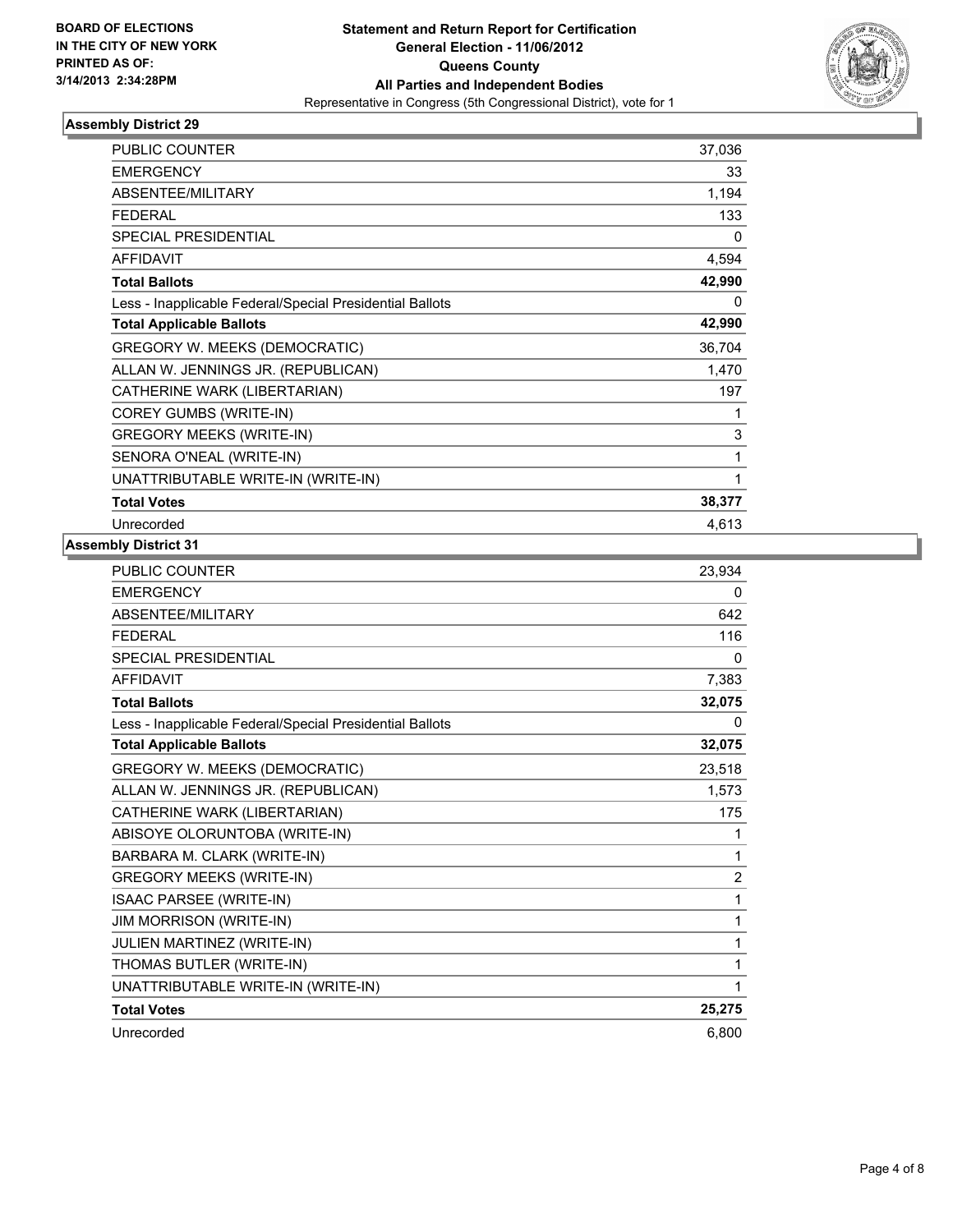

| PUBLIC COUNTER                                           | 35,658 |
|----------------------------------------------------------|--------|
| <b>EMERGENCY</b>                                         | 90     |
| ABSENTEE/MILITARY                                        | 739    |
| <b>FFDFRAI</b>                                           | 109    |
| <b>SPECIAL PRESIDENTIAL</b>                              | 0      |
| <b>AFFIDAVIT</b>                                         | 4,559  |
| <b>Total Ballots</b>                                     | 41,155 |
| Less - Inapplicable Federal/Special Presidential Ballots | 0      |
| <b>Total Applicable Ballots</b>                          | 41,155 |
| GREGORY W. MEEKS (DEMOCRATIC)                            | 34,097 |
| ALLAN W. JENNINGS JR. (REPUBLICAN)                       | 1,071  |
| CATHERINE WARK (LIBERTARIAN)                             | 159    |
| DEREK COPPER (WRITE-IN)                                  | 1      |
| EVERGREEN CHOU (WRITE-IN)                                | 1      |
| JAMEL WILLIAMS (WRITE-IN)                                | 1      |
| JERROLD NADIER (WRITE-IN)                                | 1      |
| KATHERINE JAMES (WRITE-IN)                               | 1      |
| LATISHA LIVINGSTON (WRITE-IN)                            | 1      |
| NORMAN SEIGAL (WRITE-IN)                                 | 1      |
| UNATTRIBUTABLE WRITE-IN (WRITE-IN)                       | 3      |
| <b>Total Votes</b>                                       | 35,337 |
| Unrecorded                                               | 5,818  |

| <b>PUBLIC COUNTER</b>                                    | 34,283 |
|----------------------------------------------------------|--------|
| <b>EMERGENCY</b>                                         | 0      |
| ABSENTEE/MILITARY                                        | 886    |
| <b>FEDERAL</b>                                           | 131    |
| <b>SPECIAL PRESIDENTIAL</b>                              | 0      |
| <b>AFFIDAVIT</b>                                         | 3,195  |
| <b>Total Ballots</b>                                     | 38,495 |
| Less - Inapplicable Federal/Special Presidential Ballots | 0      |
| <b>Total Applicable Ballots</b>                          | 38,495 |
| <b>GREGORY W. MEEKS (DEMOCRATIC)</b>                     | 31,722 |
| ALLAN W. JENNINGS JR. (REPUBLICAN)                       | 1,673  |
| CATHERINE WARK (LIBERTARIAN)                             | 233    |
| AUGUST SCOTT (WRITE-IN)                                  | 1      |
| DAVID SEGRE (WRITE-IN)                                   | 1      |
| FRANK DUNN (WRITE-IN)                                    | 1      |
| <b>GREGORY MEEKS (WRITE-IN)</b>                          | 3      |
| JOSEPH MARTHONE (WRITE-IN)                               | 1      |
| MIKE SCALA (WRITE-IN)                                    | 2      |
| NATASHA MCMILLAN (WRITE-IN)                              | 1      |
| NATASHA WILLIAMS (WRITE-IN)                              | 1      |
| UNATTRIBUTABLE WRITE-IN (WRITE-IN)                       | 1      |
| <b>Total Votes</b>                                       | 33,640 |
| Unrecorded                                               | 4.855  |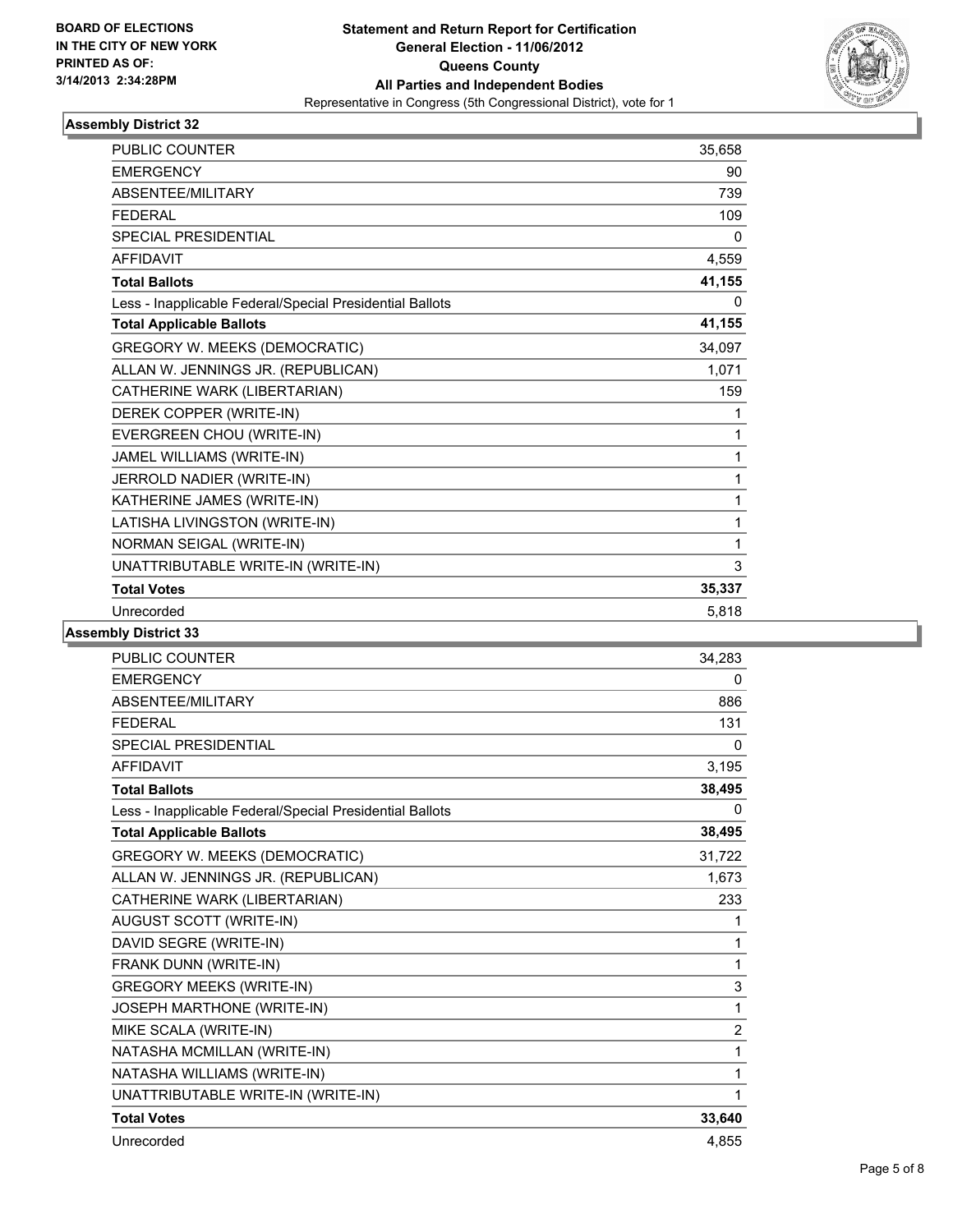

| <b>PUBLIC COUNTER</b>                                    | 3,794        |
|----------------------------------------------------------|--------------|
| <b>EMERGENCY</b>                                         | 0            |
| <b>ABSENTEE/MILITARY</b>                                 | 42           |
| FEDERAL                                                  | 15           |
| <b>SPECIAL PRESIDENTIAL</b>                              | 0            |
| <b>AFFIDAVIT</b>                                         | 491          |
| <b>Total Ballots</b>                                     | 4,342        |
| Less - Inapplicable Federal/Special Presidential Ballots | $\Omega$     |
| <b>Total Applicable Ballots</b>                          | 4,342        |
| GREGORY W. MEEKS (DEMOCRATIC)                            | 3,008        |
| ALLAN W. JENNINGS JR. (REPUBLICAN)                       | 491          |
| CATHERINE WARK (LIBERTARIAN)                             | 53           |
| FANUEL MARTY JR. (WRITE-IN)                              | $\mathbf{1}$ |
| NYDIA VELAZQUEZ (WRITE-IN)                               | 1            |
| <b>Total Votes</b>                                       | 3,554        |
| Unrecorded                                               | 788          |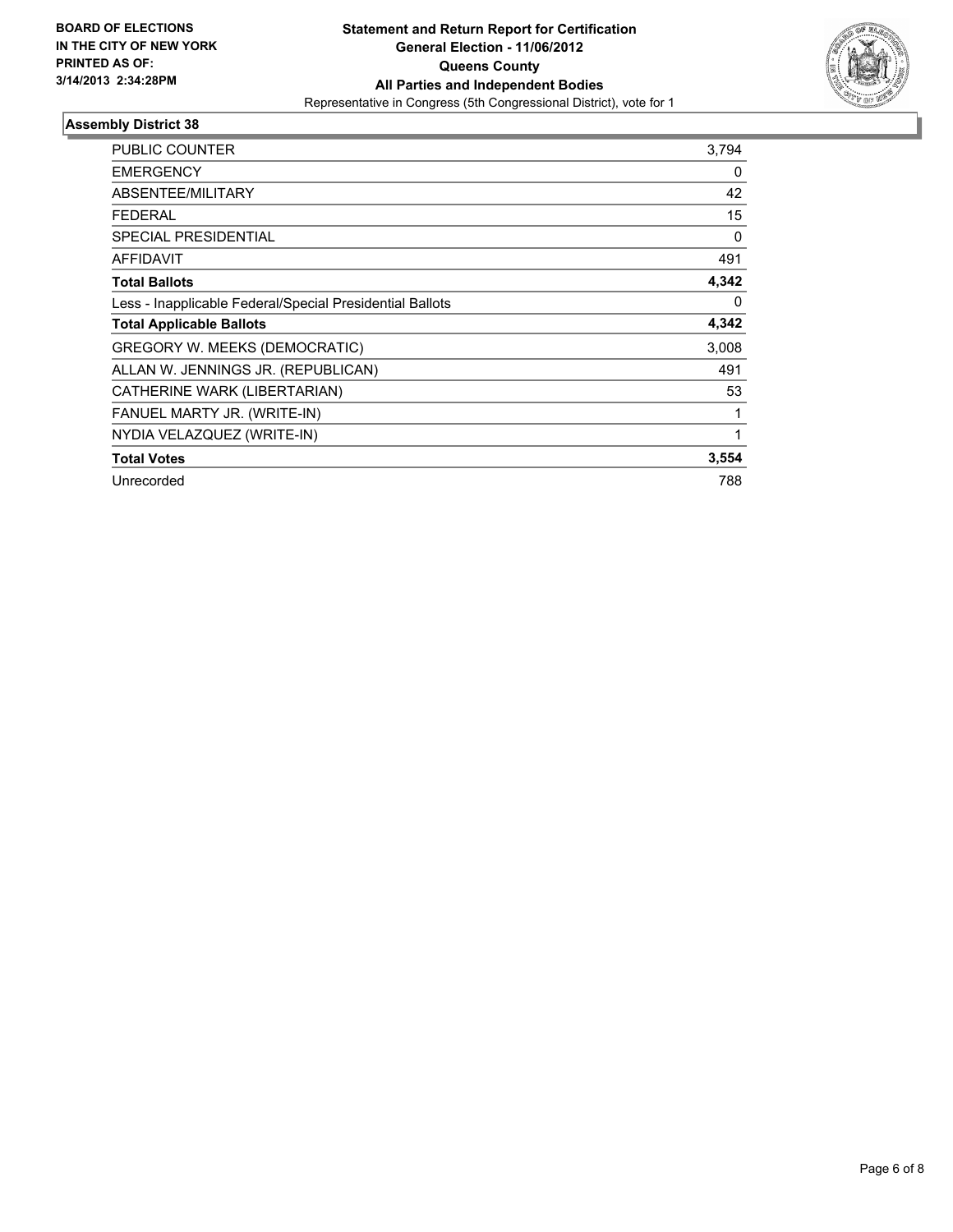

# **Total for Representative in Congress (5th Congressional District) - Queens County**

| <b>PUBLIC COUNTER</b>                                    | 158,655      |
|----------------------------------------------------------|--------------|
| EMERGENCY                                                | 123          |
| ABSENTEE/MILITARY                                        | 4,835        |
| <b>FEDERAL</b>                                           | 975          |
| SPECIAL PRESIDENTIAL                                     | 0            |
| AFFIDAVIT                                                | 28,964       |
| Total Ballots                                            | 193,552      |
| Less - Inapplicable Federal/Special Presidential Ballots | 0            |
| <b>Total Applicable Ballots</b>                          | 193,552      |
| <b>GREGORY W. MEEKS (DEMOCRATIC)</b>                     | 147,128      |
| ALLAN W. JENNINGS JR. (REPUBLICAN)                       | 12,189       |
| CATHERINE WARK (LIBERTARIAN)                             | 1,181        |
| ABISOYE OLORUNTOBA (WRITE-IN)                            | 1            |
| ANTHONY WEINER (WRITE-IN)                                | 1            |
| AUGUST SCOTT (WRITE-IN)                                  | 1            |
| BARBARA M. CLARK (WRITE-IN)                              | 1            |
| <b>BOB MENENDEZ (WRITE-IN)</b>                           | 2            |
| <b>BOB TURNER (WRITE-IN)</b>                             | 10           |
| BRENDAN SEXTON (WRITE-IN)                                | 1            |
| COREY GUMBS (WRITE-IN)                                   | $\mathbf{1}$ |
| DAVID SEGRE (WRITE-IN)                                   | 1            |
| DAWN TSUSHIMA (WRITE-IN)                                 | 1            |
| DEREK COPPER (WRITE-IN)                                  | 1            |
| EDWARD O'HARE (WRITE-IN)                                 | 3            |
| ERIC ULRICH (WRITE-IN)                                   | 1            |
| EVERGREEN CHOU (WRITE-IN)                                | $\mathbf{1}$ |
| FANUEL MARTY JR. (WRITE-IN)                              | 1            |
| FRANK DUNN (WRITE-IN)                                    | 1            |
| <b>GRACE MENG (WRITE-IN)</b>                             | 1            |
| <b>GREGORY MEEKS (WRITE-IN)</b>                          | 8            |
| HELEN DIGIULIO (WRITE-IN)                                | 1            |
| <b>ISAAC PARSEE (WRITE-IN)</b>                           | $\mathbf{1}$ |
| JAMEL WILLIAMS (WRITE-IN)                                | 1            |
| JERROLD NADIER (WRITE-IN)                                | 1            |
| <b>JIM MORRISON (WRITE-IN)</b>                           | 1            |
| JONATHAN MIRZOFF (WRITE-IN)                              | 1            |
| JOSEPH MARTHONE (WRITE-IN)                               | 1            |
| JULIEN MARTINEZ (WRITE-IN)                               | 1            |
| KATHERINE JAMES (WRITE-IN)                               | 1            |
| LATISHA LIVINGSTON (WRITE-IN)                            | 1            |
| LEW SIMON (WRITE-IN)                                     | 1            |
| MIKE SCALA (WRITE-IN)                                    | 2            |
| NATASHA MCMILLAN (WRITE-IN)                              | 1            |
| NATASHA WILLIAMS (WRITE-IN)                              | 1            |
| NORMAN SEIGAL (WRITE-IN)                                 | 1            |
| NYDIA VELAZQUEZ (WRITE-IN)                               | 1            |